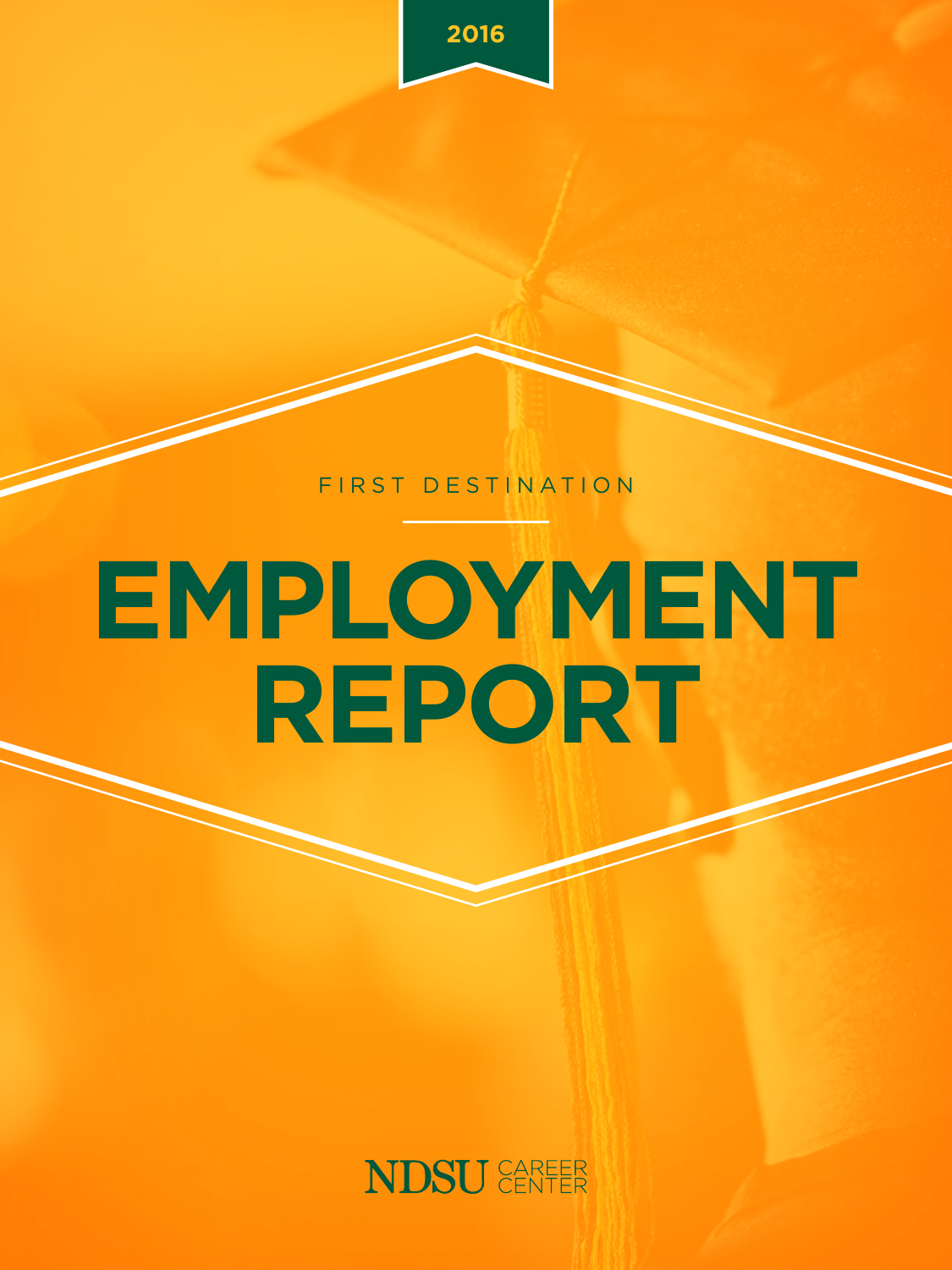*Since 1995, the Career Center has published an annual employment report of graduates with baccalaureate degrees. This report provides a snapshot of students in every undergraduate major who graduated in August 2015, December 2015 and May 2016.*

#### CLASS OF 2016 CAREER OUTCOMES



Six months after graduation, 93.8 percent of the class of 2016 are either employed, in graduate or professional school, have chosen service such as the military or a fellowship, or are preparing to enroll in graduate school.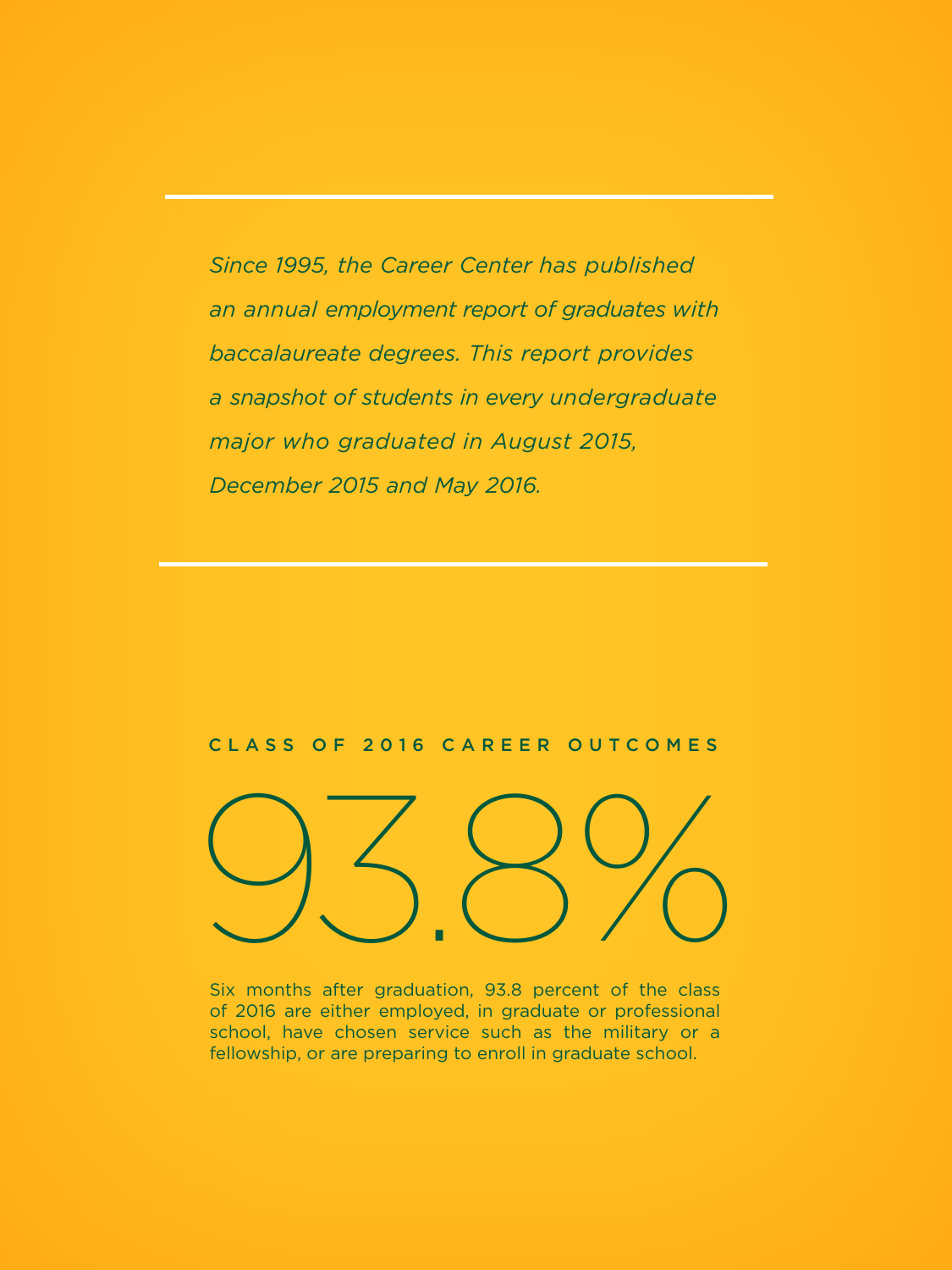# 2016 **HIGHLIGHTS**

Data for this report was collected through electronic surveys, telephone calls, academic departments/faculty and LinkedIn. This report is based on responses from 2,043 graduates (89% of the reported 2,286 undergraduate degrees).

#### Of the 2,043 respondents:

- 1,473 (72%) reported "Employed."
- 372 (18%) reported "Post Baccalaureate and Professional" education.
- 137 (7%) reported still "Active in Job Search."
- 61 (3%) reported "Not Seeking Employment" or declined to participate in survey.

#### Of the 1,473 employed respondents:

- 1,313 (89%) reported: "Employed related to their studies."
- The average annual "related" reported salary of respondents was \$48,000. The highest reported salary was \$99,000.
- Graduates reported accepting employment in 27 states, Washington, D.C., and three foreign countries.
- 804 respondents (55%) reported accepting employment in North Dakota.
- 448 respondents (30%) reported accepting employment in Minnesota.
- 614 respondents reported their "original home state" as North Dakota, of which 470 reported accepting employment in North Dakota (77% retention).
- Of this year's employed graduates from the College of Agriculture, Food Systems, and Natural Resources, 11% have chosen to farm or ranch.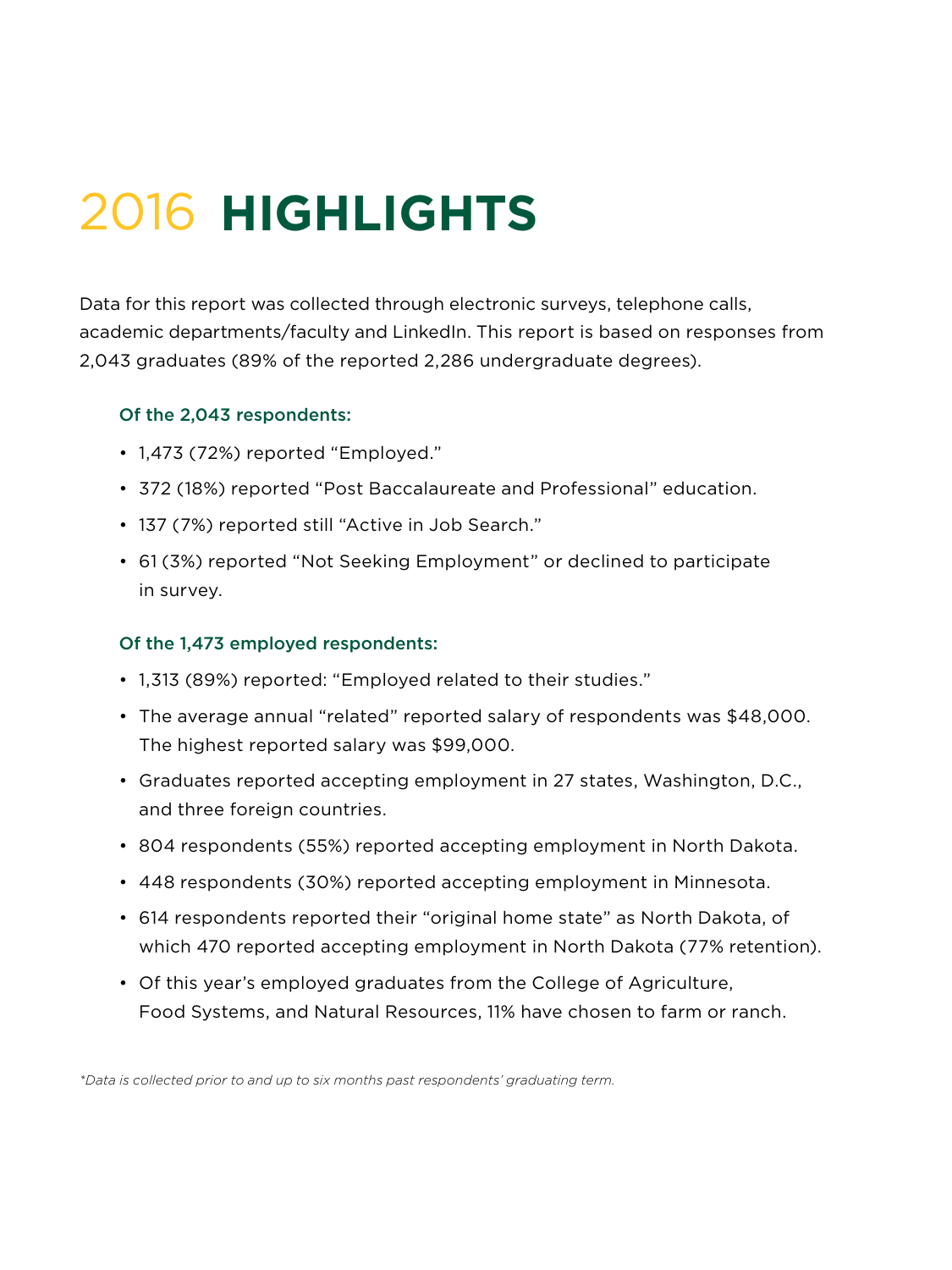#### **COLLEGE OF AGRICULTURE, FOOD SYSTEMS, AND NATURAL RESOURCES**

|                                          | I Briender     | Male           | Kemple         | Milositi       | I drago duties |                | andrigation description | <b>. money Restaurant</b><br>I Friend Bodder | to His one of  | l to providence | I Ritiridades<br>I Rocientes | Meadon Road<br><b>PROT</b> |     |
|------------------------------------------|----------------|----------------|----------------|----------------|----------------|----------------|-------------------------|----------------------------------------------|----------------|-----------------|------------------------------|----------------------------|-----|
| Agribusiness                             | 12             | 3              | $\overline{9}$ | $\circ$        | $\circ$        | $\overline{2}$ | 10 <sup>°</sup>         | 10                                           | $\circ$        | $\circ$         | 100%                         | 52                         | 56  |
| Agricultural Economics                   | 61             | 47             | 14             | $\mathbf{1}$   | 9              | $\overline{2}$ | 50                      | 45                                           | $\overline{2}$ | $\overline{3}$  | 94%                          | 45                         | 60  |
| Agricultural Systems<br>Management       | 14             | 13             | $\mathbf{1}$   | $\circ$        | $\overline{2}$ | $\circ$        | 12                      | 10                                           | $\mathbf{1}$   | 1               | 92%                          | 46                         | 52  |
| Agriculture, General                     | 10             | $\overline{7}$ | $\overline{3}$ | $\circ$        | $\overline{2}$ | $\circ$        | 8                       | $\overline{7}$                               | $\mathbf{1}$   | $\circ$         | 100%                         | 52                         | n/a |
| Animal Science                           | 50             | 13             | 37             | $\mathbf{1}$   | 9              | 5              | 36                      | 32                                           | 3              | 1               | 97%                          | 38                         | 42  |
| Biotechnology                            | 3              | $\overline{3}$ | $\circ$        | $\circ$        | $\circ$        | $\mathbf{1}$   | $\overline{2}$          | $\circ$                                      | $\mathbf{1}$   | $\mathbf{1}$    | 50%                          | n/a                        | n/a |
| Crop and Weed Sciences                   | 62             | 48             | 14             | $\circ$        | 6              | 13             | 43                      | 41                                           | $\circ$        | 2               | 95%                          | 51                         | 60  |
| Economics                                | 19             | 16             | $\overline{3}$ | $\overline{2}$ | $\overline{3}$ | $\overline{4}$ | 12                      | 9                                            | $\overline{3}$ | $\circ$         | 100%                         | 40                         | 53  |
| Equine Science                           | 12             | $\circ$        | 12             | $\circ$        | 1              | $\mathbf{1}$   | 10 <sup>°</sup>         | 5                                            | 3              | $\overline{2}$  | 80%                          | 26                         | n/a |
| Food Science                             | 12             | $\overline{3}$ | $\overline{9}$ | $\mathbf{1}$   | $\circ$        | $\overline{3}$ | $\overline{9}$          | 8                                            | $\mathbf{1}$   | $\circ$         | 100%                         | 41                         | 53  |
| Horticulture                             | $\overline{4}$ | 3              | $\mathbf{1}$   | $\circ$        | $\circ$        | $\mathbf{1}$   | 3                       | 3                                            | $\circ$        | $\circ$         | 100%                         | 46                         | 50  |
| Microbiology                             | 29             | 10             | 19             | $\overline{3}$ | $\overline{4}$ | 17             | $\,8\,$                 | 6                                            | $\mathbf{1}$   | $\mathbf{1}$    | 88%                          | 32                         | n/a |
| Natural Resources<br>Management          | 20             | 16             | $\overline{4}$ | $\circ$        | $\overline{2}$ | $\overline{1}$ | 17                      | 12                                           | 5              | $\circ$         | 100%                         | 50                         | n/a |
| Range Science                            | $\mathbf{1}$   | $\overline{1}$ | $\circ$        | $\circ$        | $\circ$        | $\circ$        | $\mathbf{1}$            | $\mathbf{1}$                                 | $\circ$        | $\circ$         | 100%                         | n/a                        | n/a |
| Soil Science                             | 3              | 3              | $\circ$        | $\circ$        | $\circ$        | $\circ$        | 3                       | 3                                            | $\circ$        | $\circ$         | 100%                         | 30                         | 40  |
| Sports and Urban Turfgrass<br>Management | 5              | 5              | $\circ$        | $\circ$        | $\circ$        | $\circ$        | 5                       | $\overline{4}$                               | $\circ$        | $\mathbf{1}$    | 80%                          | 27                         | 35  |
| Veterinary Technology                    | 22             | $\circ$        | 22             | $\overline{2}$ | 3              | $\circ$        | 19                      | 18                                           | $\mathbf{1}$   | $\circ$         | 100%                         | 26                         | 30  |
| <b>College Totals</b>                    | 339            | 191            | 148            | 10             | 41             | 50             | 248                     | 214                                          | 22             | 12              | 95%                          | 42                         | 60  |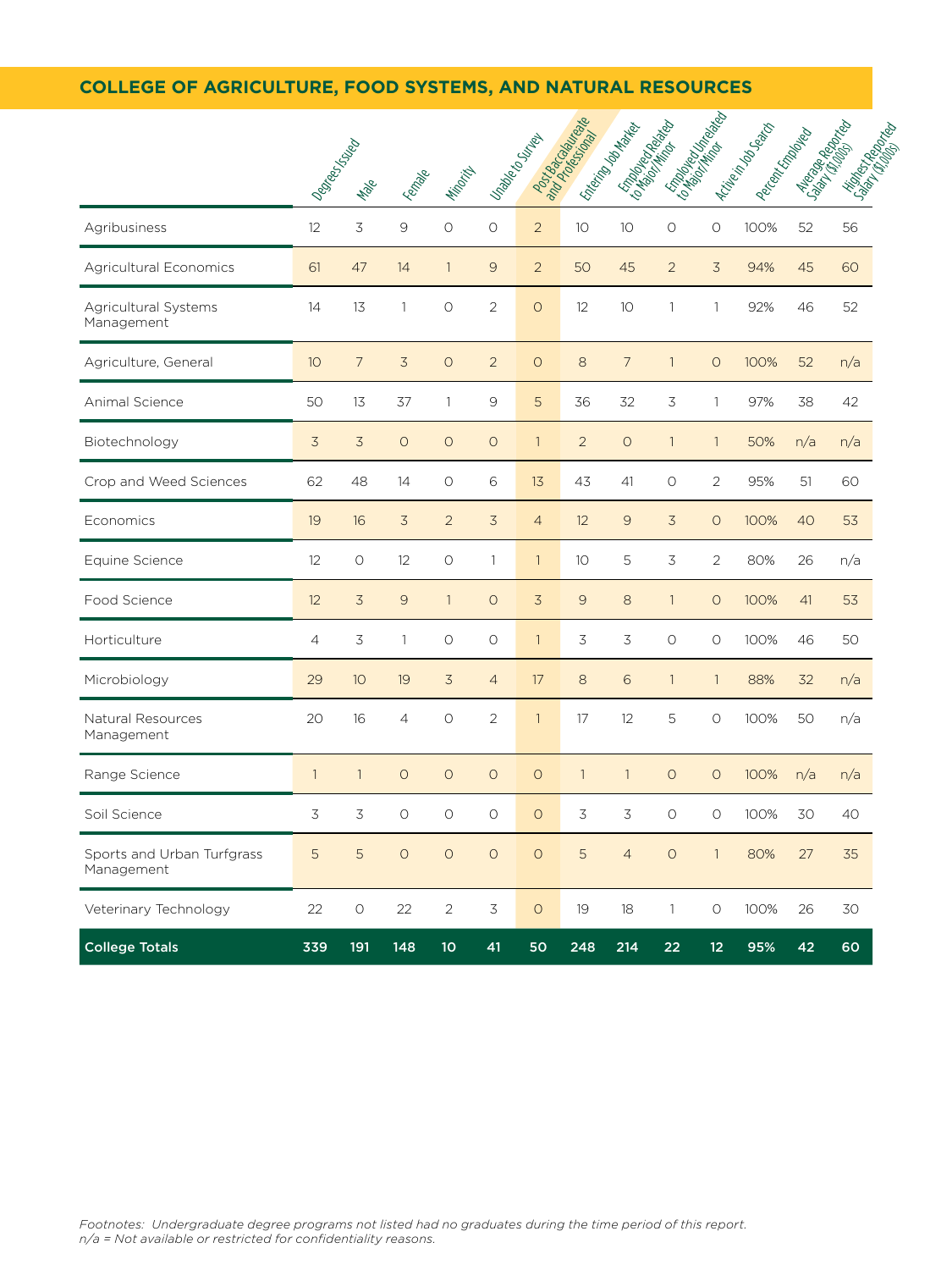#### **COLLEGE OF ARTS, HUMANITIES AND SOCIAL SCIENCES**

|                             |                          |                |                |                |                |                   | andorgan da dinas |                                     |                | I to policy depth | I Ritien des Gats | -Meage Roadway |     |
|-----------------------------|--------------------------|----------------|----------------|----------------|----------------|-------------------|-------------------|-------------------------------------|----------------|-------------------|-------------------|----------------|-----|
|                             | 1 Ogreg Keep             | · Male         | Kemple         | Million My     |                | I Unido to Sutton |                   | . molecules +<br>I Energy data area |                |                   | I Record Maple    | Japanese       |     |
| Agricultural Communications | 5                        | $\mathbf{1}$   | $\overline{4}$ | $\mathbf{1}$   | $\circ$        | $\overline{2}$    | 3                 | $\overline{2}$                      | $\mathbf{1}$   | $\circ$           | 100%              | n/a            | n/a |
| Anthropology                | 4                        | 3              | $\mathbf{1}$   | $\circ$        | $\circ$        | $\mathbf{1}$      | 3                 | 3                                   | 0              | 0                 | 100%              | n/a            | n/a |
| Architecture                | 42                       | 23             | 19             | $\overline{4}$ | $\mathbf{1}$   | 32                | 9                 | $\overline{7}$                      | $\mathbf{1}$   | $\mathbf{1}$      | 89%               | n/a            | n/a |
| Art                         | 10                       | $\overline{2}$ | 8              | $\circ$        | $\overline{2}$ | $\mathbf{1}$      | $\overline{7}$    | $\overline{c}$                      | 3              | $\overline{2}$    | 71%               | n/a            | n/a |
| Criminal Justice            | 47                       | 31             | 16             | $\overline{7}$ | 5              | $\overline{7}$    | 35                | 20                                  | $\mathsf{G}$   | 6                 | 83%               | 39             | 50  |
| <b>Emergency Management</b> | 13                       | 9              | $\overline{4}$ | 1              | 1              | $\overline{2}$    | 10                | 5                                   | 3              | $\overline{2}$    | 80%               | 43             | 48  |
| English                     | 13                       | $\overline{4}$ | $\mathcal{Q}$  | $\circ$        | $\overline{3}$ | 5                 | 5                 | 3                                   | $\overline{2}$ | $\circ$           | 100%              | n/a            | n/a |
| <b>Environmental Design</b> | 13                       | 10             | 3              | $\circ$        | $\overline{2}$ | $\overline{2}$    | 9                 | $\overline{7}$                      | $\circ$        | $\overline{2}$    | 78%               | 44             | 50  |
| Health Communication        | 15                       | $\overline{2}$ | 13             | 3              | 3              | $\overline{4}$    | 8                 | 5                                   | $\overline{2}$ | $\mathbf{1}$      | 88%               | 35             | n/a |
| History                     | $\overline{\phantom{a}}$ | $\overline{4}$ | 3              | $\mathbb{I}$   | $\mathbb{I}$   | $\overline{2}$    | $\overline{4}$    | 3                                   | 0              | $\mathbf{1}$      | 75%               | 50             | n/a |
| Journalism                  | 13                       | 5              | 8              | $\overline{2}$ | $\overline{2}$ | $\circ$           | 11                | 10                                  | $\mathbf{1}$   | $\circ$           | 100%              | 29             | 32  |
| Landscape Architecture      | 13                       | 10             | 3              | $\circ$        | $\overline{2}$ | $\mathbf{1}$      | 10                | 10                                  | O              | O                 | 100%              | 43             | 50  |
| Languages                   | $\overline{4}$           | $\overline{3}$ | $\mathbf{1}$   | $\mathbf{1}$   | $\overline{2}$ | $\circ$           | $\overline{2}$    | $\overline{2}$                      | $\circ$        | $\circ$           | 100%              | n/a            | n/a |
| Management Communication    | 11                       | $\overline{4}$ | $\overline{7}$ | $\circ$        | $\mathbb{I}$   | $\circ$           | 10                | 8                                   | 1              | 1                 | 90%               | 41             | 55  |
| Music                       | 18                       | 14             | $\overline{4}$ | $\mathbb{I}$   | 3              | $\overline{3}$    | 12                | $\overline{7}$                      | 5              | $\circ$           | 100%              | 37             | 41  |
| New Media and Web Design    | 8                        | $\overline{2}$ | 6              | $\mathbf{1}$   | $\mathbf{1}$   | $\mathbf{1}$      | 6                 | 5                                   | $\mathbf{1}$   | $\circ$           | 100%              | 45             | 48  |
| Philosophy/Humanities       | $\overline{2}$           | $\mathbf{1}$   | $\mathbf{1}$   | $\circ$        | $\circ$        | $\circ$           | $\overline{2}$    | $\overline{2}$                      | $\circ$        | $\circ$           | 100%              | n/a            | n/a |
| Political Science           | 22                       | 15             | $\overline{7}$ | $\mathbf{1}$   | $\overline{2}$ | $\overline{7}$    | 13                | 6                                   | 6              | $\mathbf{1}$      | 92%               | 50             | 60  |
| Public History              | 5                        | $\overline{4}$ | $\mathbb{I}$   | $\mathbb{I}$   | $\mathbf{1}$   | $\mathbf{1}$      | 3                 | $\mathbf{1}$                        | 1              | $\mathbf{1}$      | 67%               | n/a            | n/a |
| Sociology                   | 13                       | $\overline{4}$ | $\overline{9}$ | 5              | 5              | $\circ$           | 8                 | 5                                   | $\overline{2}$ | 1                 | 88%               | 29             | n/a |
| Strategic Communication     | 56                       | 14             | 42             | $\circ$        | 10             | $\circ$           | 46                | 35                                  | $\overline{4}$ | $\overline{7}$    | 85%               | 39             | 50  |
| Theatre Arts                | 13                       | 5              | 8              | $\overline{4}$ | $\overline{4}$ | $\circ$           | 9                 | 5                                   | $\overline{2}$ | $\overline{2}$    | 78%               | n/a            | n/a |
| Women and Gender Studies    | 3                        | $\circ$        | $\overline{3}$ | $\mathbf{1}$   | $\mathbf{1}$   | $\mathbf{1}$      | $\mathbf{1}$      | $\mathbf{1}$                        | $\circ$        | $\circ$           | 100%              | n/a            | n/a |
| <b>College Totals</b>       | 350                      | 170            | 180            | 34             | 52             | 72                | 226               | 154                                 | 44             | 28                | 88%               | 39             | 60  |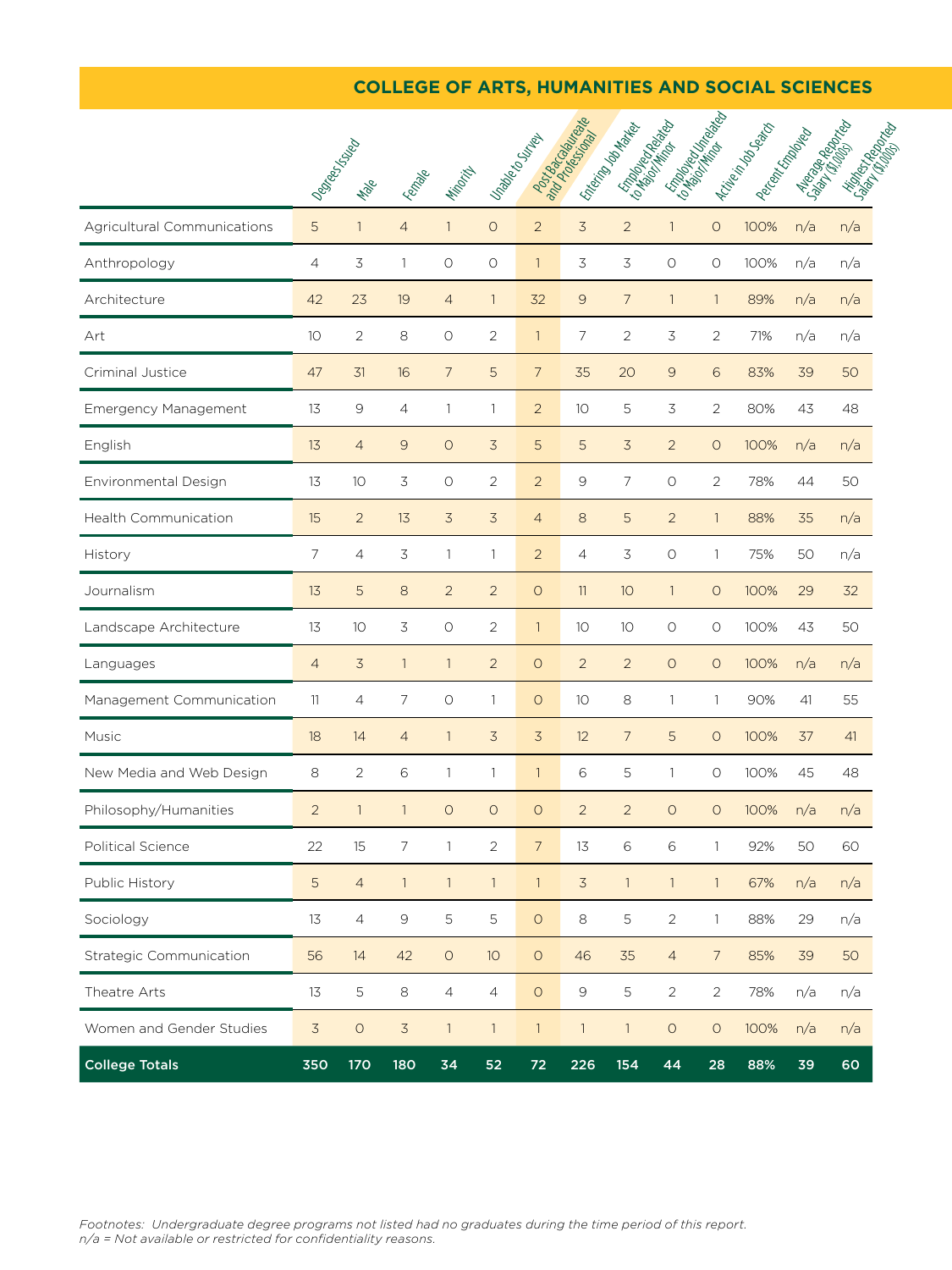#### **COLLEGE OF BUSINESS**

|                                   | Dependence | Male | Kemple         | Millowski      | Unable Ostribus |                | andorda George | to more response<br>Entrancial data | to manufactures and |                | Active Hobbert<br>Porcint Control Data |    | Merge Rondon<br>Ngjapor<br>Partes Reported |
|-----------------------------------|------------|------|----------------|----------------|-----------------|----------------|----------------|-------------------------------------|---------------------|----------------|----------------------------------------|----|--------------------------------------------|
| Accounting                        | 81         | 48   | 33             | 10             | 7               | 16             | 58             | 54                                  | $\overline{2}$      | $\overline{2}$ | 97%                                    | 46 | 58                                         |
| <b>Business Administration</b>    | 36         | 23   | 13             | $\overline{4}$ | 6               | $\circ$        | 30             | 25                                  | $\overline{4}$      | $\mathbf{1}$   | 97%                                    | 51 | 75                                         |
| Finance                           | 55         | 38   | 17             | $\overline{7}$ | 10              | $\overline{2}$ | 43             | 32                                  | $\overline{7}$      | $\overline{4}$ | 91%                                    | 43 | 63                                         |
| Management                        | 51         | 34   | 17             | 5              | 9               | 3              | 39             | 31                                  | $\overline{7}$      | $\mathbf{1}$   | 97%                                    | 38 | 52                                         |
| Management Information<br>Systems | 20         | 16   | $\overline{4}$ | $\overline{2}$ |                 | $\circ$        | 19             | 18                                  | $\circ$             |                | 95%                                    | 54 | 60                                         |
| Marketing                         | 53         | 33   | 20             | 10             | $\overline{7}$  | $\mathfrak{D}$ | 44             | 38                                  | 3                   | 3              | 93%                                    | 48 | 65                                         |
| <b>College Totals</b>             | 296        | 192  | 104            | 38             | 40              | 23             | 233            | 198                                 | 23                  | 12             | 95%                                    | 46 | 75                                         |

#### **COLLEGE OF ENGINEERING**

|                                            | Dependent |      |                |                | Undo Co Urtis  |                | andor Cascian Rate | to motorcycle<br>Entroja de Maria | o money<br>originalization |                | Active Trap Garcia<br>Porcint Control Dep |    | Mierge<br>Pari de Roma<br>Nighey Registración |
|--------------------------------------------|-----------|------|----------------|----------------|----------------|----------------|--------------------|-----------------------------------|----------------------------|----------------|-------------------------------------------|----|-----------------------------------------------|
|                                            |           | Male | Kemple         | Millouth       |                |                |                    |                                   |                            |                |                                           |    |                                               |
| Agricultural and Biosystems<br>Engineering | 14        | 12   | $\overline{2}$ | 0              | $\overline{2}$ | $\overline{1}$ | 11                 | 10                                | $\Omega$                   | 1              | 91%                                       | 61 | 76                                            |
| Civil Engineering                          | 64        | 53   | 11             | 9              | 6              | 6              | 52                 | 50                                | $\circ$                    | $\overline{2}$ | 96%                                       | 52 | 70                                            |
| Computer Engineering                       | 17        | 16   | 1              | 5              | $\mathbf{1}$   | $\Omega$       | 16                 | 13                                | 1                          | $\overline{2}$ | 88%                                       | 74 | 95                                            |
| <b>Construction Engineering</b>            | 9         | 8    | $\mathbf{1}$   | $\circ$        |                | $\circ$        | 8                  | $\overline{7}$                    | $\circ$                    | $\mathbf{1}$   | 88%                                       | 55 | 61                                            |
| Construction Management                    | 33        | 31   | 2              | $\overline{4}$ | 1              | $\Omega$       | 32                 | 31                                | $\circ$                    | 1              | 97%                                       | 59 | 72                                            |
| <b>Electrical Engineering</b>              | 69        | 59   | 10             | 12             | 8              | $\overline{4}$ | 57                 | 47                                | $\overline{2}$             | 8              | 86%                                       | 64 | 78                                            |
| Industrial Engineering and<br>Management   | 23        | 17   | 6              | 3              | 5              | $\circ$        | 18                 | 16                                | $\circ$                    | $\overline{2}$ | 89%                                       | 56 | 70                                            |
| Manufacturing Engineering                  | 12        | 11   | $\mathbf{1}$   | $\circ$        | $\overline{1}$ | $\circ$        | 11                 | 10                                | $\circ$                    | 1              | 91%                                       | 60 | 66                                            |
| Mechanical Engineering                     | 99        | 92   | 7              | 5              | 1              | 10             | 88                 | 74                                | $\Omega$                   | 14             | 84%                                       | 59 | 70                                            |
| <b>College Totals</b>                      | 340       | 299  | 41             | 38             | 26             | 21             | 293                | 258                               | 3                          | 32             | 89%                                       | 59 | 95                                            |

*Footnotes: Undergraduate degree programs not listed had no graduates during the time period of this report. n/a = Not available or restricted for confidentiality reasons.*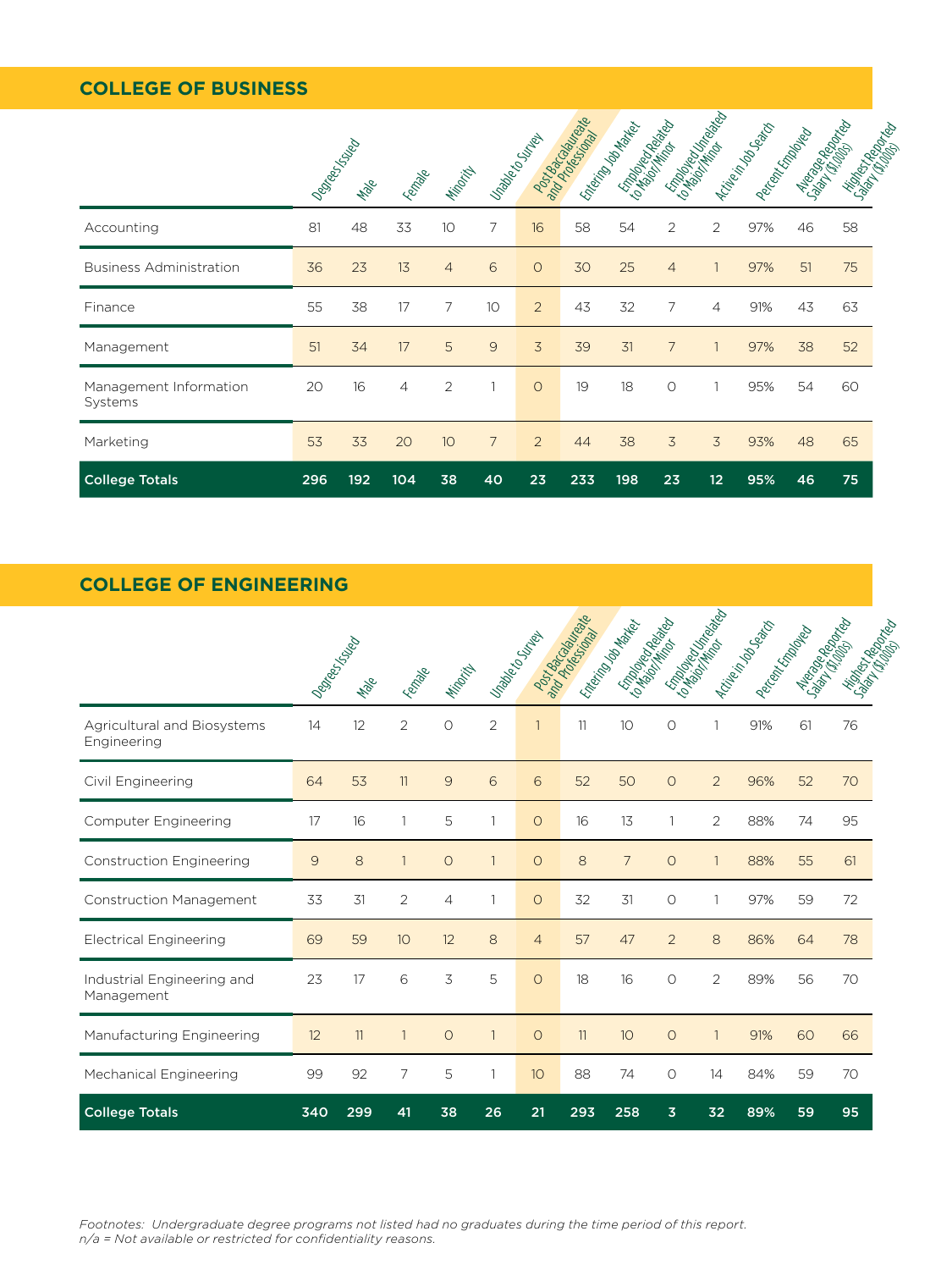#### **COLLEGE OF HUMAN DEVELOPMENT AND EDUCATION**

|                                             | Dapas dep | Male           | Kemple | Millonit       |                | Indije to Urtis | angregorian | to motorcycle<br>Entrancial del Michiga |                | to money and detail | Acti <sub>de in de Gatori</sub><br>Porcint Control Dep |    | Merge Roman<br>Nijohey<br>Perfect Report |
|---------------------------------------------|-----------|----------------|--------|----------------|----------------|-----------------|-------------|-----------------------------------------|----------------|---------------------|--------------------------------------------------------|----|------------------------------------------|
| Apparel, Retail Merchandising<br>and Design | 21        | $\mathbf{1}$   | 20     | $\overline{1}$ |                | $\mathbf{1}$    | 19          | 15                                      | $\overline{2}$ | $\overline{2}$      | 89%                                                    | 39 | 53                                       |
| <b>Dietetics</b>                            | 20        | $\mathbf{1}$   | 19     | $\circ$        | $\overline{2}$ | $\overline{4}$  | 14          | 14                                      | $\circ$        | $\circ$             | 100%                                                   | 42 | 48                                       |
| <b>Exercise Science</b>                     | 41        | 25             | 16     | 3              | 8              | 15              | 18          | 13                                      | $\overline{4}$ |                     | 94%                                                    | 40 | n/a                                      |
| Hospitality and Tourism Man-<br>agement     | 24        | 3              | 21     | $\overline{2}$ | 6              | $\circ$         | 18          | 14                                      | $\overline{2}$ | $\overline{2}$      | 89%                                                    | 26 | 32                                       |
| Human Development and<br>Family Science     | 131       | $\overline{7}$ | 124    | 14             | 19             | 10              | 102         | 80                                      | 10             | 12                  | 88%                                                    | 35 | 48                                       |
| Interior Design                             | 16        | 1              | 15     | $\circ$        | $\overline{2}$ | $\mathbf{1}$    | 13          | 12                                      | $\circ$        |                     | 92%                                                    | 36 | 40                                       |
| Sport Management                            | 28        | 22             | 6      | 3              | 5              | $\overline{4}$  | 19          | 10                                      | $\overline{4}$ | 5                   | 74%                                                    | 28 | 34                                       |
| School of Education                         | 60        | 25             | 35     | $\overline{2}$ | 6              | 6               | 48          | 38                                      | 7              | 3                   | 94%                                                    | 38 | 49                                       |
| <b>College Totals</b>                       | 341       | 85             | 256    | 25             | 49             | 41              | 251         | 196                                     | 29             | 26                  | 90%                                                    | 36 | 53                                       |

#### **COLLEGE OF HEALTH PROFESSIONS**

|                                | Dependence | Now            | Female         | Millowski      |                | Unable To Virtue | Porcintage   | Entrancie data | Employed Read |         | Action des description<br>Rotentino Reg |     | Meage Reports<br>Yakey<br>Tarih Regeria |  |
|--------------------------------|------------|----------------|----------------|----------------|----------------|------------------|--------------|----------------|---------------|---------|-----------------------------------------|-----|-----------------------------------------|--|
| Medical Laboratory Science     | 13         | $\overline{4}$ | 9              | $\overline{4}$ | $\overline{4}$ |                  | 8            | 8              | $\Omega$      | $\circ$ | 100%                                    | 39  | 44                                      |  |
| Nursing                        | 159        | 12             | 147            | 16             | 30             |                  | 128          | 128            | $\circ$       | $\circ$ | 100%                                    | 50  | 80                                      |  |
| <b>Pharmaceutical Sciences</b> | 84         | 35             | 49             | 8              | $\circ$        | 83               |              |                | $\circ$       | $\circ$ | 100%                                    | n/a | n/a                                     |  |
| Radiologic Sciences            | 26         | 6              | 20             | $\mathcal{P}$  | $\overline{4}$ | $\overline{2}$   | 20           | 20             | $\Omega$      | $\circ$ | 100%                                    | 44  | 55                                      |  |
| Respiratory Care               | 13         | 6              | $\overline{7}$ | 3              | $\overline{4}$ | $\circ$          | $\mathbf{9}$ | $\mathbf{9}$   | $\circ$       | $\circ$ | 100%                                    | 52  | 61                                      |  |
| <b>College Totals</b>          | 295        | 63             | 232            | 33             | 42             | 87               | 166          | 166            | $\circ$       | $\circ$ | 100%                                    | 49  | 80                                      |  |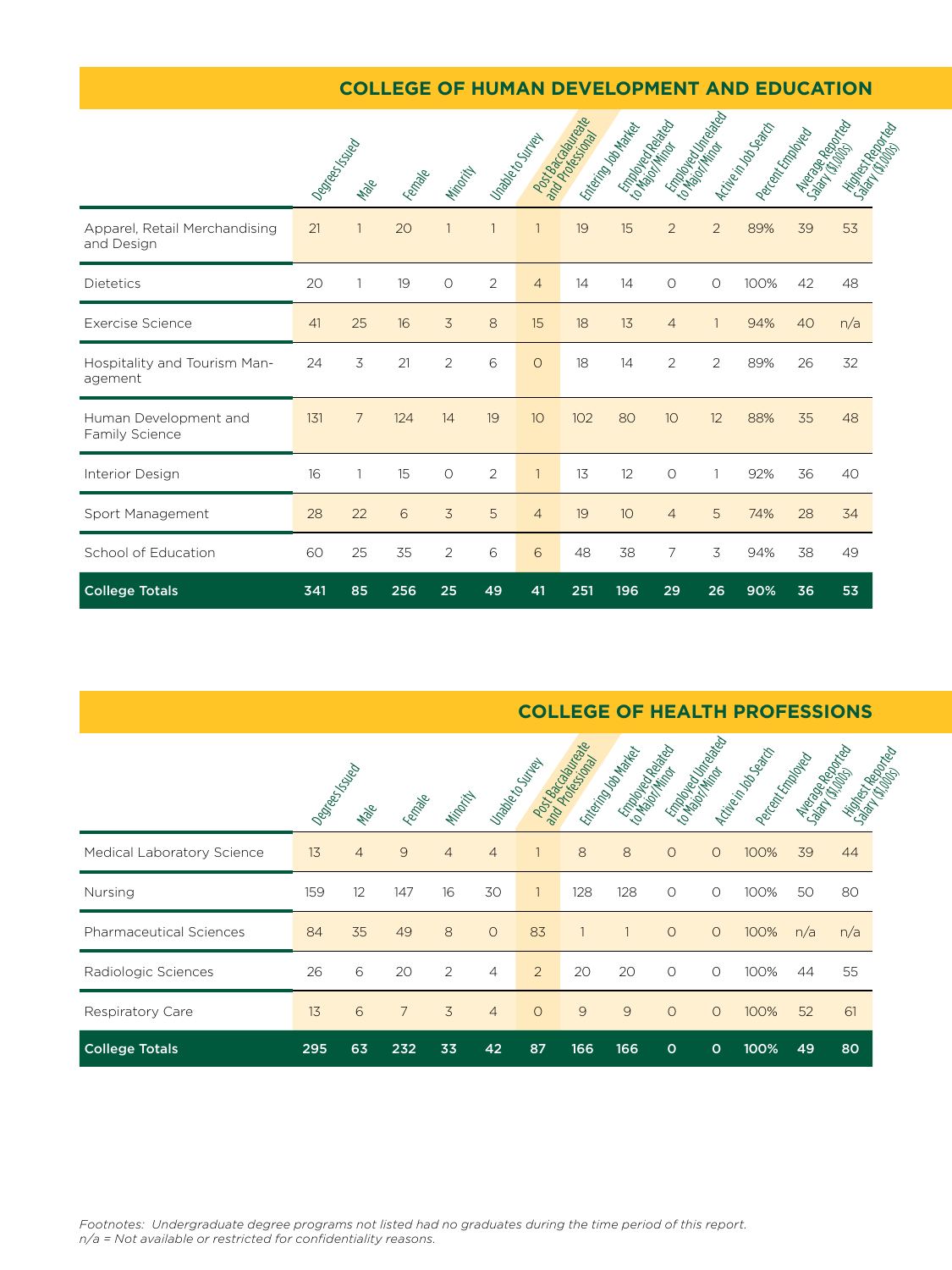#### **COLLEGE OF SCIENCE AND MATHEMATICS**

|                                       |                          |                |                |                 |                |                  | empressive del distributo | l o monte de la<br>Litting of the River | l o finologia  |                | Milkingson<br>Lacamentalista |     | 1-8/1899<br>1-96/290 1999<br>Listney.com |
|---------------------------------------|--------------------------|----------------|----------------|-----------------|----------------|------------------|---------------------------|-----------------------------------------|----------------|----------------|------------------------------|-----|------------------------------------------|
|                                       | I Ree <sub>d Speep</sub> | Male           | <b>Female</b>  | Million M.      |                | Lable to Urtilla |                           |                                         |                |                |                              |     |                                          |
| Biochemistry and Molecular<br>Biology | 4                        | $\overline{2}$ | $\overline{2}$ | $\circ$         | $\circ$        | $\overline{1}$   | 3                         | 2                                       | 1              | 0              | 100%                         | n/a | n/a                                      |
| <b>Biological Sciences</b>            | 23                       | 8              | 15             | $\overline{3}$  | $\overline{2}$ | 8                | 13                        | 8                                       | $\overline{2}$ | $\overline{3}$ | 77%                          | n/a | n/a                                      |
| Biotechnology                         | $\mathbf{1}$             | $\mathbf{1}$   | $\circ$        | $\circ$         | $\circ$        | $\circ$          | $\mathbf{1}$              | $\mathbf{1}$                            | $\circ$        | $\circ$        | 100%                         | n/a | n/a                                      |
| Botany                                | $\overline{2}$           | $\overline{2}$ | $\circ$        | $\circ$         | $\circ$        | $\mathbf{1}$     | $\mathbf{1}$              | $\circ$                                 | $\circ$        | $\mathbf{1}$   | 0%                           | n/a | n/a                                      |
| Chemistry                             | 10                       | 6              | $\overline{4}$ | 3               | $\mathbf{1}$   | $\overline{4}$   | 5                         | 1                                       | 3              | $\mathbf{1}$   | 80%                          | n/a | n/a                                      |
| Computer Science                      | 60                       | 51             | 9              | 10              | $\overline{7}$ | $\overline{2}$   | 51                        | 41                                      | 3              | $\overline{7}$ | 86%                          | 63  | 99                                       |
| Geology                               | 4                        | $\overline{2}$ | $\overline{c}$ | $\circ$         | $\circ$        | $\overline{2}$   | $\overline{c}$            | $\circ$                                 | $\circ$        | $\overline{2}$ | <b>O%</b>                    | n/a | n/a                                      |
| Mathematics                           | 20                       | 13             | $\overline{7}$ | $\mathbf{1}$    | 5              | 8                | $\overline{7}$            | 6                                       | $\circ$        | $\mathbf{1}$   | 86%                          | 51  | 62                                       |
| Physics                               | 4                        | 4              | $\circ$        | $\mathbf{1}$    | $\circ$        | $\overline{2}$   | $\overline{2}$            | 1                                       | $\circ$        | $\mathbf{1}$   | 50%                          | n/a | n/a                                      |
| Psychology                            | 83                       | 21             | 62             | 10 <sup>°</sup> | 17             | 26               | 40                        | 23                                      | 13             | $\overline{4}$ | 90%                          | 36  | 52                                       |
| <b>Statistics</b>                     | 6                        | 3              | 3              | $\overline{2}$  | $\mathbf{1}$   | $\overline{2}$   | 3                         | 3                                       | $\circ$        | $\circ$        | 100%                         | n/a | n/a                                      |
| Zoology                               | 62                       | 27             | 35             | 5               | 10             | 18               | 34                        | 18                                      | 12             | $\overline{4}$ | 88%                          | 37  | 40                                       |
| <b>College Totals</b>                 | 279                      | 140            | 139            | 35              | 43             | 74               | 162                       | 104                                     | 34             | 24             | 85%                          | 52  | 99                                       |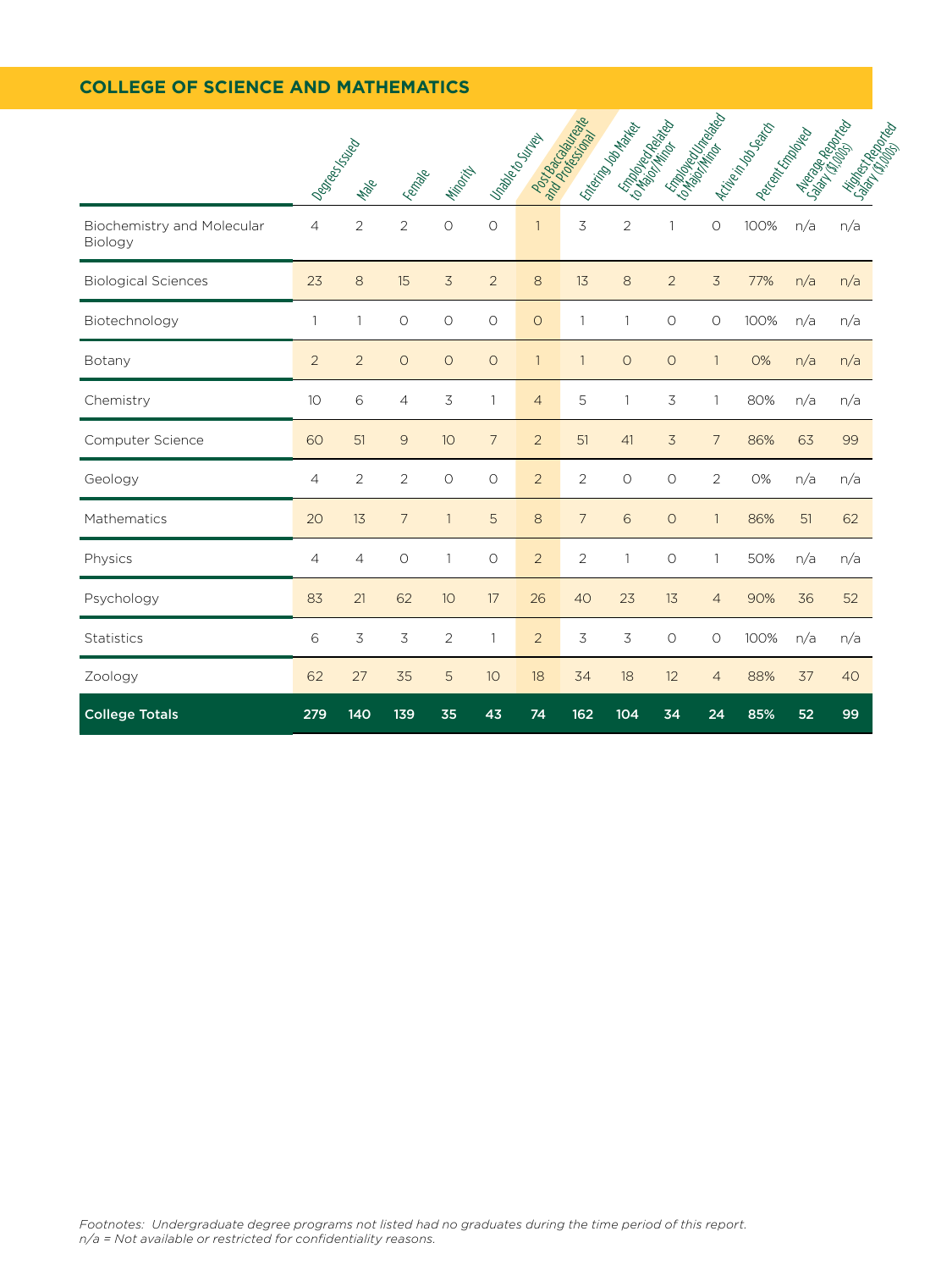|                       |               |      |        |          |               |                |    | <b>COLLEGE OF UNIVERSITY STUDIES</b> |          |        |                                       |        |        |        |
|-----------------------|---------------|------|--------|----------|---------------|----------------|----|--------------------------------------|----------|--------|---------------------------------------|--------|--------|--------|
|                       | Romeon Kilder | Alge | Cemple | Milletty | Imade do City | Baccat<br>2021 |    | Friends Bottom                       | Relation | ieldeo | Articain do Santo<br>Pacific Employee | Nicola | Daried | 10/160 |
| University Studies    | 46            | 29   | 17     | 6        | 11            | $\overline{4}$ | 31 | 23                                   | 5        | 3      | 90%                                   | 34     | 47     |        |
| <b>College Totals</b> | 46            | 29   | 17     | 6        | 11            | 4              | 31 | 23                                   | 5        | 3      | 90%                                   | 34     | 47     |        |

**NORTH DAKOTA STATE UNIVERSITY Degrees Island** Male Female Minority Portography A Vapoo<br>Medicine Employed Text<br>Major Minor Riked<br>Trip in Job Search Percent Employe Average Reported Sarage Radio Higher Reported Salary Road Totals 2286 1169 1117 219 304 372 1610 1313 160 137 91% 48 99

|                                      | <b>NDSU GRADUATE AND PROFESSIONAL PROGRAMS</b> |      |        |          |                   |               |                   |              |                 |                |                                   |                |        |            |
|--------------------------------------|------------------------------------------------|------|--------|----------|-------------------|---------------|-------------------|--------------|-----------------|----------------|-----------------------------------|----------------|--------|------------|
|                                      | Dapter String                                  | Male | Female | Minority | Unable To Science |               | andor Goldwington | Knew You May | teorienten      | reor Incorps   | Active Hotopson<br>Rotomics Motor | <b>Mucrops</b> | Roomeo | Heppy Text |
| Master's and Ed. S. Degrees          | 405                                            | 208  | 197    | 113      | 109               | 61            | 235               | 208          | 10 <sup>2</sup> | 17             | 93%                               | 54             | 150    |            |
| Doctoral Degrees                     | 125                                            | 65   | 60     | 56       | 44                | $\mathcal{P}$ | 79                | 75           |                 | $\overline{5}$ | 96%                               | 60             | 150    |            |
| Pharmacy Doctorate<br>PharmD degrees | 84                                             | 37   | 47     | 8        | 29                | $\Omega$      | 55                | 52           | $\Omega$        | 3              | 95%                               | 92             | 129    |            |
| <b>Totals</b>                        | 614                                            | 310  | 304    | 177      | 182               | 63            | 369               | 335          | 11              | 23             | 94%                               | 62             | 150    |            |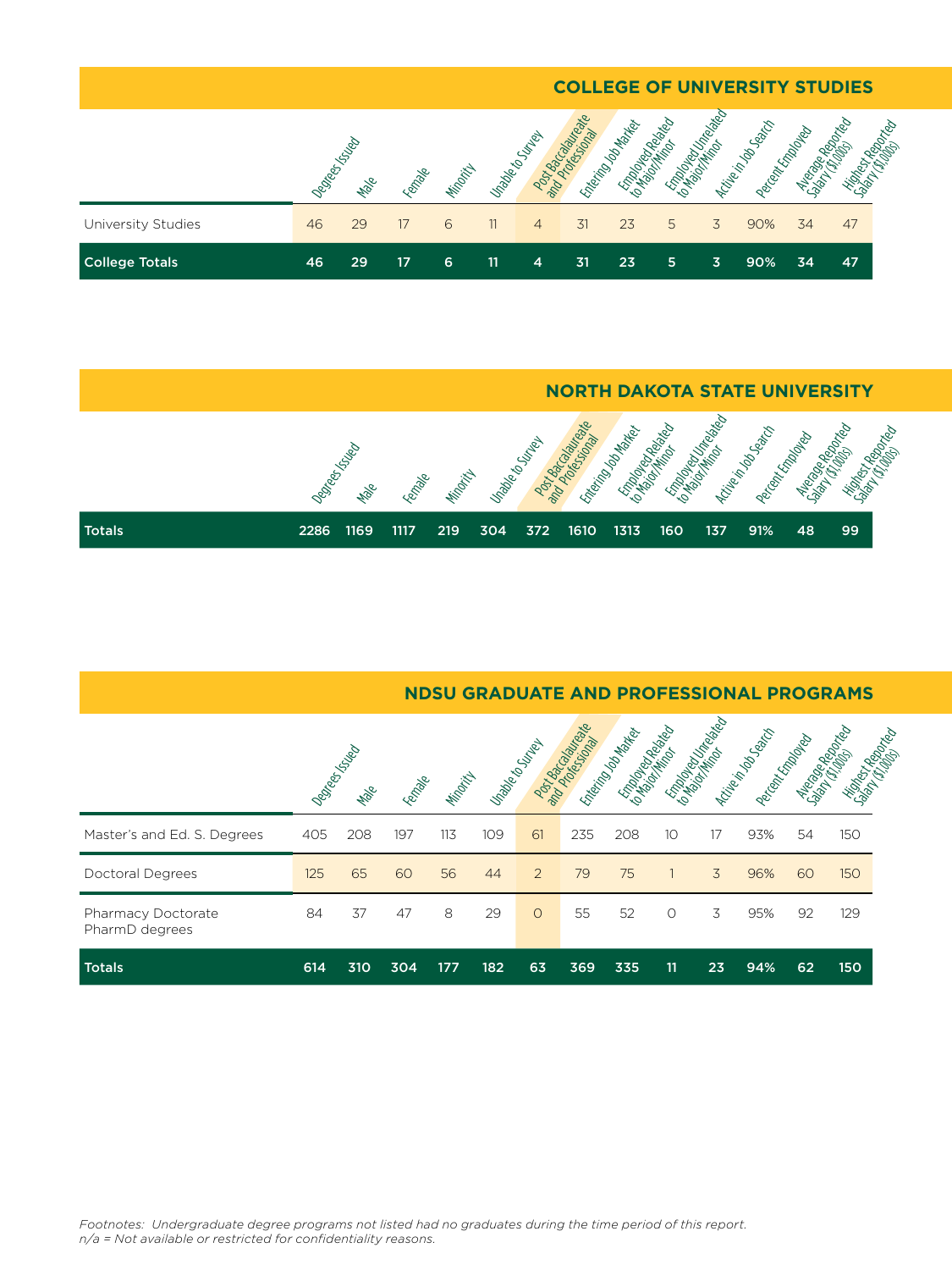### **GLOSSARY**

#### Degrees Issued

Information derived from the Office of Registration and Records.

#### Male, Female

Information derived from the Office of Registration and Records.

#### Minority

Information derived from the Office of Registration and Records.

#### Unable to Survey

Graduates not responding to surveys or were unable to be located or contacted.

#### Post Baccalaureate and Professional

Graduates who are pursuing post baccalaureate and professional education or additional undergraduate majors.

#### Entering Job Market

Graduates who have entered the job market.

#### Includes:

"Employed Related to Major/Minor" "Employed Unrelated to Major/Minor" "Active in Job Search"

#### Does not include:

"Post Baccalaureate and Professional" "Not Seeking Employment or Continuing Education" "Unable to Survey"

#### Employed Related to Major/Minor

Full-time and part-time employment information collected from graduating student survey.

#### Employed Unrelated to Major/Minor

Full-time and part-time employment information collected from graduating student survey.

#### Active in Job Search

Information collected from graduating student survey indicating graduates were actively seeking employment.

#### Percent Employed

Number of graduates employed ("Employed Related to Major/Minor" and "Employed Unrelated to Major/Minor") divided by "Entering Job Market."

#### Salary Range (Average - High)

Only base salaries of full-time positions reported as "Employed Related to Major/ Minor" were used. Commissions, bonuses, incentives and fringe benefits were not included. For privacy reasons, some salary amounts are not shown in majors with minimal data returns.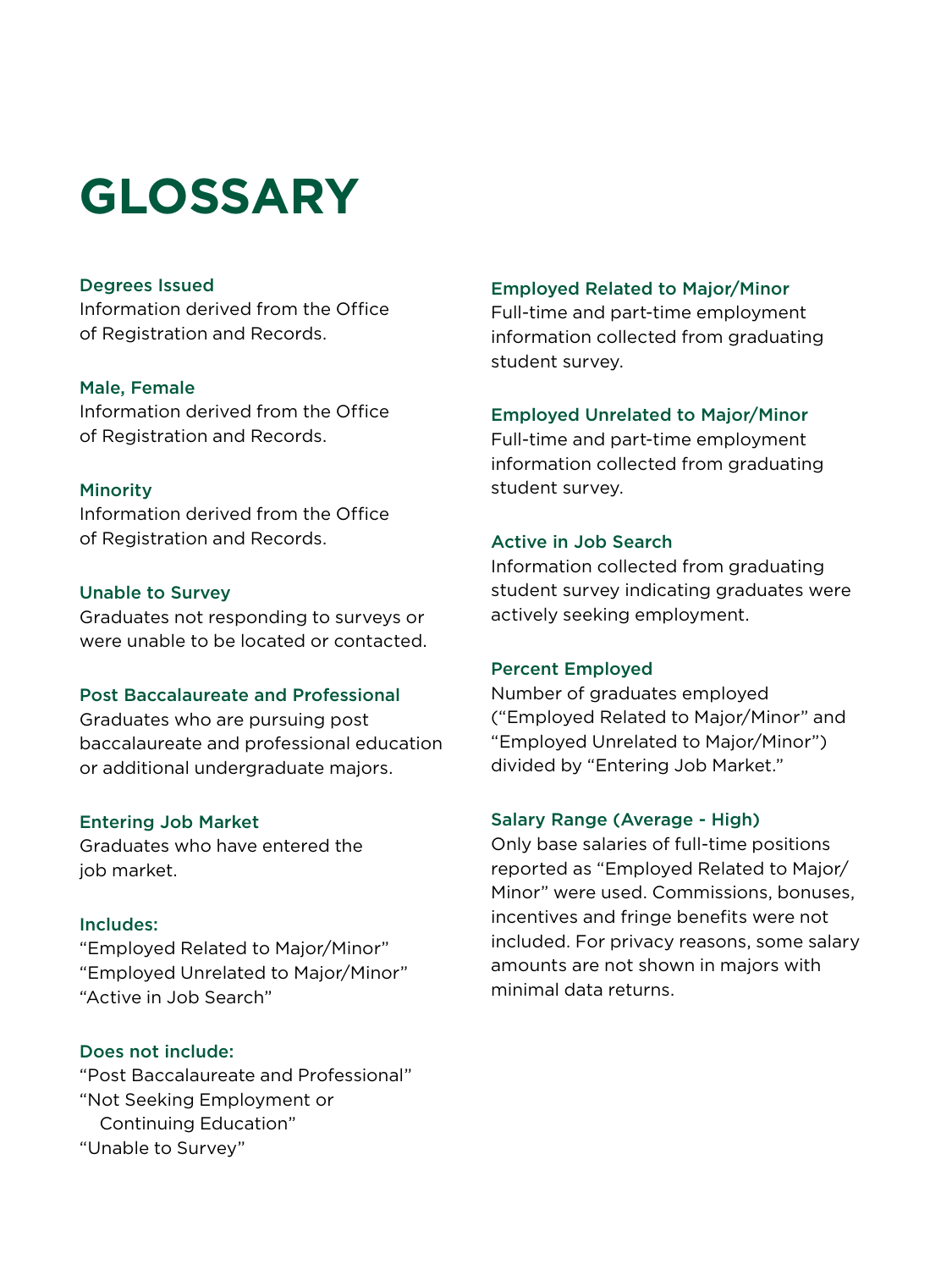## 2016-2017 **CAREER EVENTS**

The NDSU Career Center sponsors career events throughout the school year to connect employers with students and alumni seeking full-time positions, internships and part-time jobs.

#### August

Part-Time Jobs Fair

#### September

Meet the Firms (Accounting) Engineering and Tech Expo Agriculture and Agribusiness Career Expo

#### October

Business Internship and Career Expo

#### March/April

February

Marketing and Sales Hiring Fair Education Fair Part-time and Summer Jobs Fair

Career Expo (all majors)